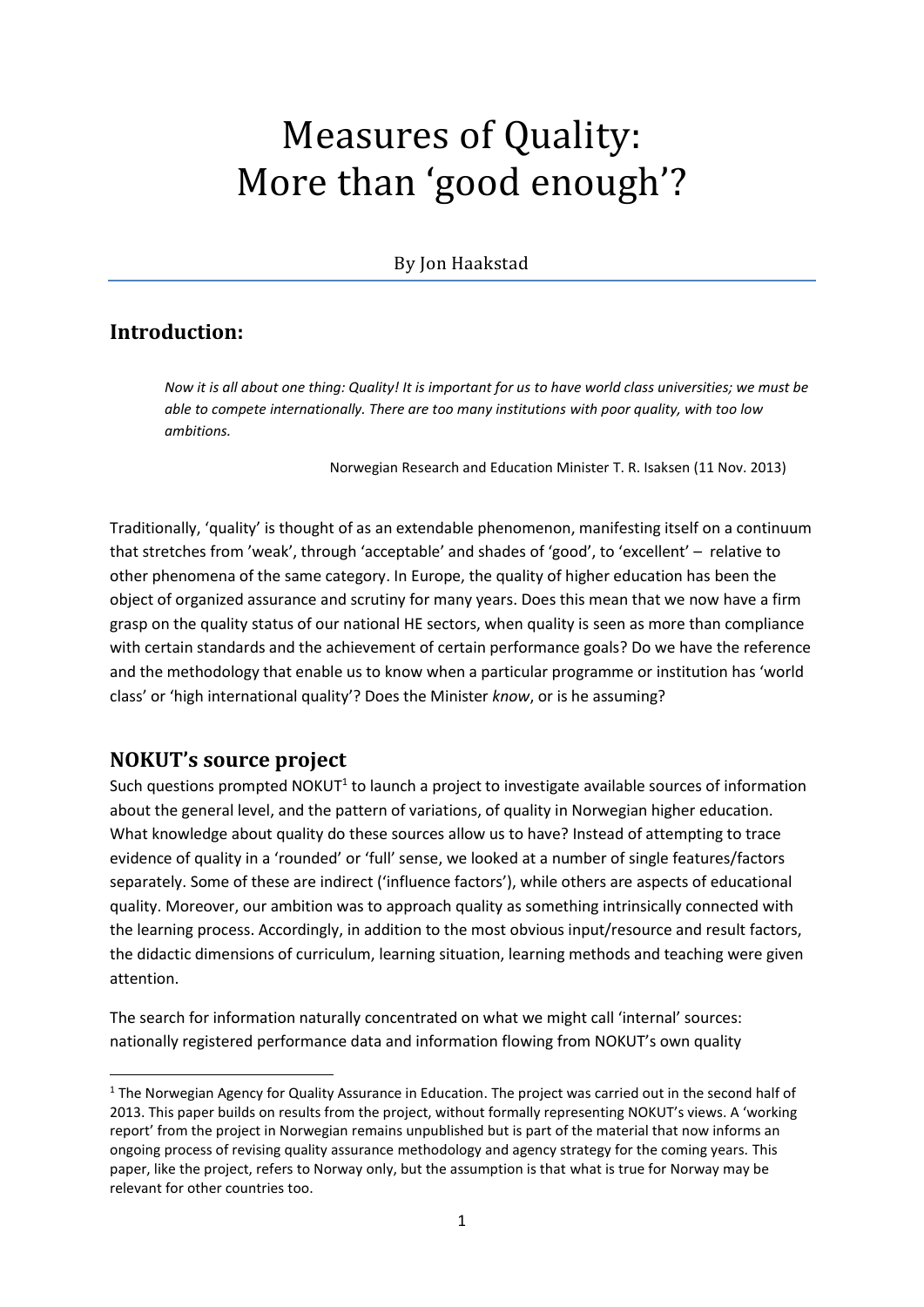assurance, evaluation and analysis activities. But a wide search was also made for other – national and international – sources that might contribute with relevant information. In a matrix with the two dimensions 'information source' and 'quality aspect/factor' a rather detailed picture of our state of knowledge could emerge: for each aspect it was assessed what each of the sources can currently tell about quality, beyond 'good enough'.

# **An overview of the sources**

## **'External' sources**

**.** 

A broad picture of the HE sector is given in the Ministry's annual *Status Report for Higher Education<sup>2</sup> ,* mainly based on key performance indicators collected from the national database. The 2014 edition gives many indications of the sector's general good health, but also reminders of weaker features, among these the problem of low credit output and completion rates. When qualitative judgements appear, like the statement that many small institutions have problems with quality, these are often of a general nature and less rigorously supported by evidence.

Prominent among international sources are OECD's publications, like *Education at a Glance,* reports from the AHELO project and country thematic reviews. The latest thematic review for Norway<sup>3</sup>, like the Norwegian status report, comments on features of policy, structure and performance, based on the same statistical information. But it also takes in information from meetings with key players and groups of stakeholders, as well as from other qualitative studies<sup>4</sup>. According to the report, there seems to be only small variations in quality among the institutions and relevance for occupational life is on the whole very good. The report does not really assess the quality of Norwegian higher education against an international reference in any deeper sense. Anyway, it is nine years old now and stands rather alone as a source of this type.

Rankings lists, another possible source, do make comparisons and distinctions. Most international rankings, however, concern only the very few institutions whose score allows them to appear in the tables and tend to be heavily biased towards the hard sciences and research. The new European U-Multirank project – still in a stage of development – seems more promising, as it applies a broader spectrum of indicators and quality categories; it may therefore become a more useful tool for a wider range of institutions<sup>5</sup>. There is so far no national ranking project in Norway with a degree of sophistication that would make it qualify as a source in our study.

The project group also looked at other research literature. A problem here is the lack of good metaanalyses<sup>6</sup>, which may anyway prove difficult to produce, given the disparate nature of this source. Selective reading and a broad scan of titles demonstrated how research articles often address narrow topics and/or is written from a specific 'position' in a wider discourse. This of course makes them

- <sup>3</sup> OECD: *Country Background Report for Norway; Thematic Review of Tertiary Education (2005)*
- 4 In particular: Gornitzka, Å.: *Quality in Norwegian Higher Education in an International Perspective* (2003), NIFU Report Series 25/2003 (Title translated from Norwegian)

<sup>&</sup>lt;sup>2</sup> The Norwegian Ministry of Education and Research [\(www.regjeringen.no/kd\)](http://www.regjeringen.no/kd)

<sup>5</sup> [www.multirank.org.](http://www.multirank.org/) (The launch of the project came too late (May 2014) for the present study to analyze its results in a national perspective.)

 $^6$  Such analysis was beyond the scope and resources of this project. The Ministry has assigned this function to the Norwegian Research Council but work is still in a very early phase.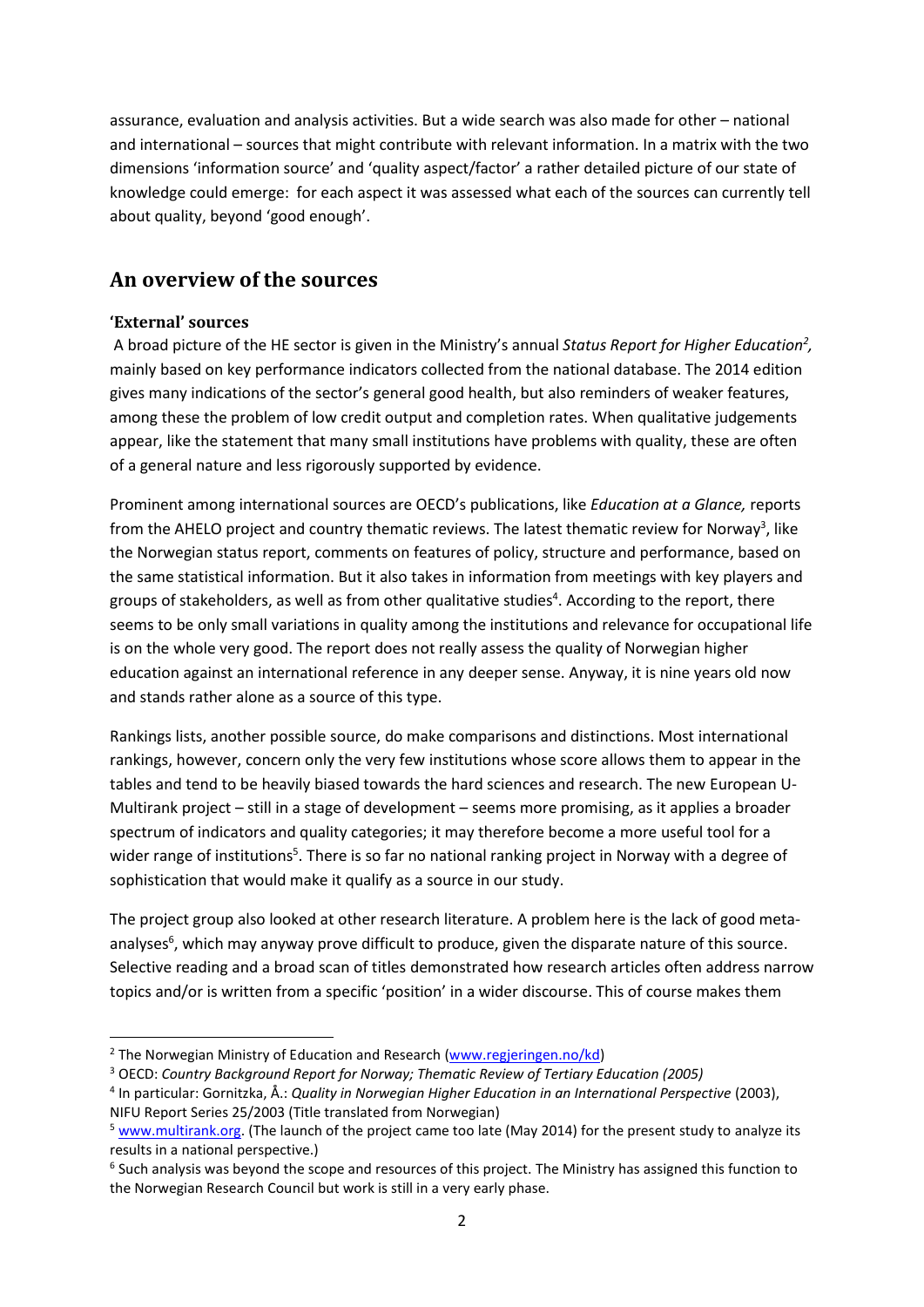difficult integrate into more aggregated analyses. Reports from research institutes could be more useful, but in this category we saw a reluctance to approach the theme of educational quality as such. For instance, of 100 reports issued by NIFU<sup>7</sup> in 2012 and 2013, two reports on ICT in higher education and one on PhD education are the closest one gets; the bulk of reports have a socioeconomic or sociological angle (e.g. recruitment, candidates' job paths; education and workplace mobility, career paths in HE, entrepreneurship), or they relate to institutional strategy and governance.

Finally, there are the institutions themselves, where quality-related information is collected on an annual basis through internal quality assurance systems and other evaluations. But in a context of institutional competition and image-building it is perhaps only to be expected that public reporting of results from local quality work is quite modest.

#### **'Internal' sources**

**.** 

The 'official' national instruments for monitoring higher education are the national Database for Higher Education<sup>8</sup> and the national quality assurance agency (NOKUT). The database has reached a high level of sophistication and the recent development of a NOKUT Portal<sup>9</sup> makes it possible to find and compare information on more than 30 indicators for most programmes in the sector. Much information has also been accumulated through the eleven years of NOKUT's existence, including the national evaluations of educational programmes for certain professions (nursing, teaching and engineering), carried out between 2003 and 2010<sup>10</sup>. Still, the bulk of NOKUT's activities have been quality *assurance* procedures (accreditations and audits), where the reports tend to be rather streamlined towards the yes-no decision concerning accreditation or recognition. 'Excess information' is typically not reported, nor systematically registered, categorised and processed for further analysis, and thus mostly 'gets lost'.

So far, most accreditation procedures have been of the *ex-ante* type, and can say little beyond 'capacity for quality'. The agency is here restricted by national legislation that binds up resources to initial accreditation. Changes in regulations and strategy, though, will now make it possible to channel more resources into accreditation checks of existing provision. These might produce quality assessments in greater depth if they are structured also with this purpose in mind.

The cyclical 'hub' of the Norwegian system of quality assurance is the audit, or 'evaluations of the institutions' internal quality assurance systems'. Their focus is on quality work and system quality, which is also reflected in the reports. Assuming that there is a causal connection between good quality work and good quality, audits can give assurance that Norwegian higher education has 'adequate' quality – but little more. In sum, Norwegian external quality assurance, although it may perform its *assurance* work well, does not today have a design and methodologies that make it a good information source for more sophisticated assessments of quality. <sup>11</sup> A third 'weakness', if

<sup>&</sup>lt;sup>7</sup> NIFU (The Nordic Institute for Studies in Innovation, Research and Education) is the main provider of research related to higher education in Norway.

<sup>&</sup>lt;sup>8</sup> The database is organised under the Norwegian Social Science Data Services [\(www.nsd.uib.no](http://www.nsd.uib.no/)).

<sup>&</sup>lt;sup>9</sup> [www.nsd.uib.no/nokutportal](http://www.nsd.uib.no/nokutportal) Available via NOKUT's website.

 $10$  English summaries of these evaluations are available at [www.nokut.no/publikasjoner](http://www.nokut.no/publikasjoner)

 $11$  If these statements may seem like harsh judgments on NOKUT's current practice, it must be emphasised that quality *assurance* after all is the agency's main task, but also that these 'weaknesses' are recognized and currently addressed in a strategy process that will transform QA practices.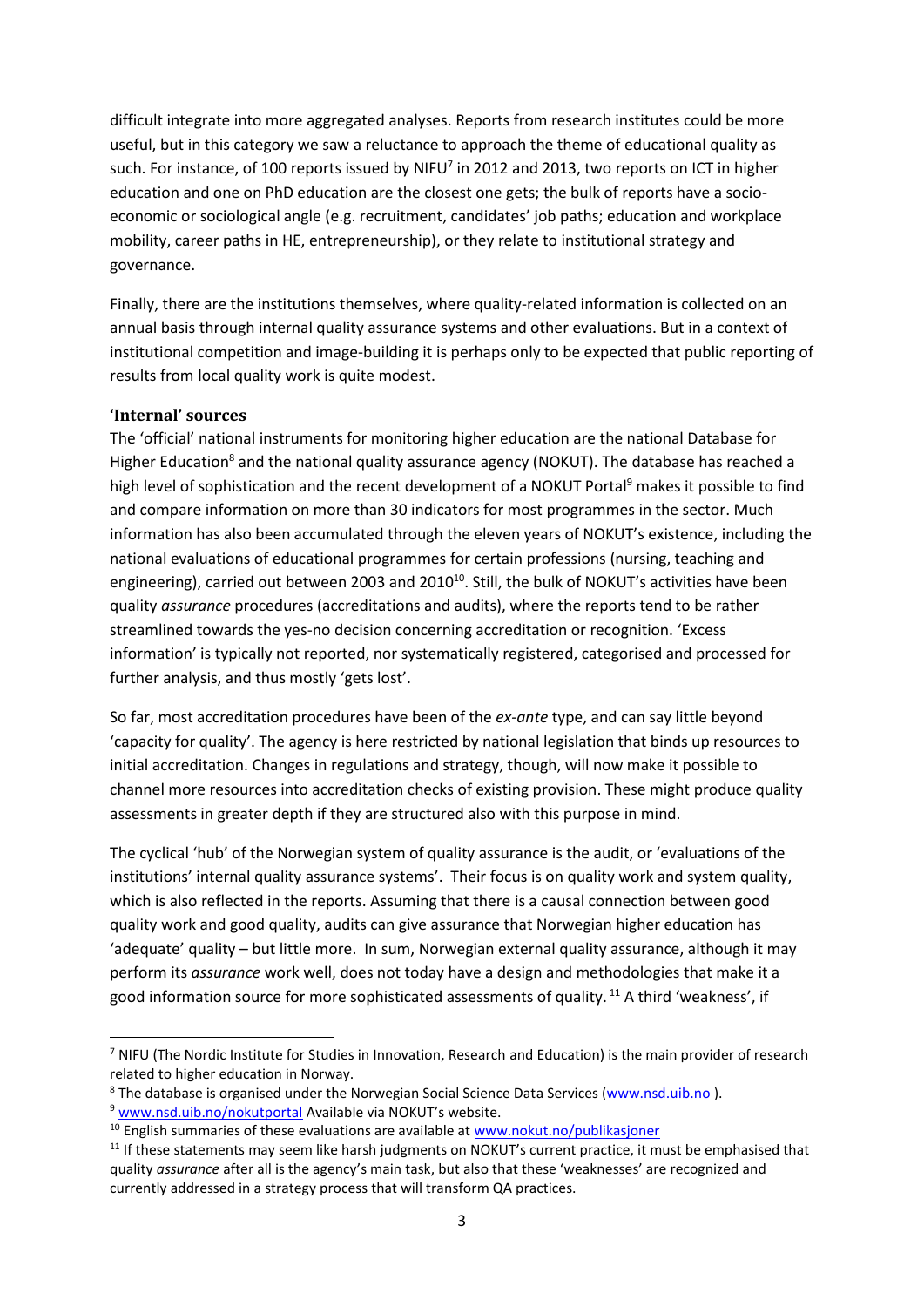international comparison is the aim, may be that all our national sources of information are on the whole rather parochial, with assessments 'biting their own tail' in a national context<sup>12</sup>.

Since 2010 an output of analytical reports and articles is also emerging from NOKUT's own analysis department. These are analyses of information contained in various QA and evaluation reports, or they are the results of fresh studies conducted by NOKUT. Combined with a comprehensive National Student Survey<sup>13</sup> and more sophisticated data at programme level in the national database (The NOKUT Portal), this activity has given interesting *indications* of systematic patterns of quality.

# **Single quality factors: the present status of knowledge**

## **The students as 'input factor'**

It takes two to tango: successful education depends as much on the learner as on the teacher. The students must therefore be included among the 'input factors' that contribute towards quality. Two categories of information are central: the students' entrance qualifications and their work effort. For both of these there are good sources of information. Initial admission to higher education is coordinated by a national agency, which makes information available about admission profiles, for individual programmes and statistically for larger domains.

The students' work effort has formerly been investigated by the OECD in 1995 and in several other projects, most recently through the new National Student Survey. The Survey confirms earlier assumptions of low averages in terms of weekly hours spent on study work, but also of vast differences between different paths of study. These findings are currently creating much debate.

Entrance qualifications will vary between disciplines and over time but their average is determined by two 'outside' factors: the qualifications that a years' cohort carries with it from secondary school and the number of students that are admitted into higher education. Information about students' work effort, entrance qualification and dropout rates has led to debate about the possibility of falling standards and some have even questioned the 'truth' that the higher the percentage of young people who enter higher education is, the better.  $14$  But the debate about 'student quality' seems more driven by interest (student organisations see this differently from many academics) and assumptions than by factual information, as long as doubts exist concerning the 'real' value of grades from secondary education. Statistical information tells us that there are big variations, but not if entrance threshold admits too many inadequately prepared students, or where Norwegian students generally 'stand' in an international comparison.

1

<sup>&</sup>lt;sup>12</sup> Audits and accreditations of institutions and PhD programmes require 'at least one expert with a relevant engagement at a foreign institution'. For language reasons, this usually means one panel member from another Nordic country.

<sup>13</sup> [http://www.studiebarometeret.no](http://www.studiebarometeret.no/)

<sup>14</sup> Worries about low intake levels are expressed by a majority of teachers in *The Scientific Employees' Educational Quality Barometer 2010* (NOKUT Report 3/2010), *NOKUT's Higher Education Quality Barometer*  (NOKUT Report 2/2011), *Perceptions of Quality in Higher Education* (NOKUT Report 5/2012) and most recently in Aamodt, P. O. & al.: *Quality in Higher Education: some Empirical Examples; Results from a Survey among academic employees* (NIFU Report Series 6/2014)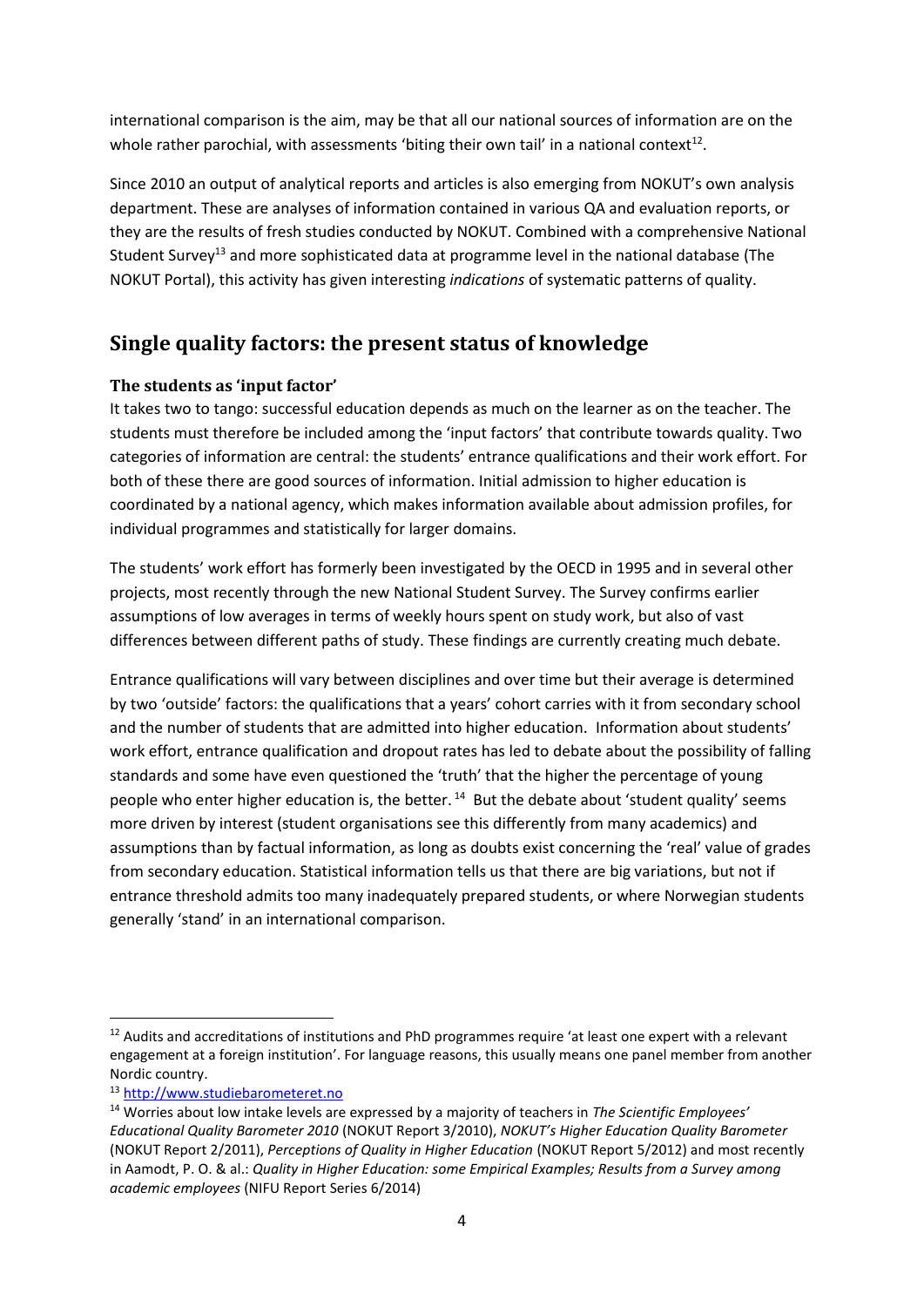#### **Volume of input in teaching**

Quantity is also a quality: educational programmes must have a reasonable volume of teaching/learning engagements between students and teachers. Precise information is available about resource input into Norwegian higher education institutions in terms of budget allocations and other sources of income. We also have precise information about the institutions' investment in the crucial factor of academic staff, but national statistics cannot yet tell us how the use of this resource is distributed between research and educational activity respectively. We do not have official registrations of teaching input per programme, and consequently no national figures or calculations of average input per programme type, or how this input may vary throughout the sector.

Discussions about resource input into Norwegian higher education are confounded by a paradox: while total investment in HEIs is high by European standards, complaints are rife about inadequate resources for *both* research and teaching. Several NOKUT studies<sup>15</sup> show that professors consistently express the view that teaching and feedback density ought to be increased, while simultaneously stressing that too little time for research is the problem they are most concerned and frustrated about. This tells us that teaching remains 'the additional burden' in academic work. So what is true then: Are there simply too few academic staff? Are they overburdened with administrative chores? Are the incentive systems counter-productive? Is academic work inefficiently organised, with weak priorities? Or is it just 'plain complaining'? These questions would be better answered if we had reliable information about the input of teacher hours at programme level and statistics on the institutions' total investment in the volume of teaching.

#### **Competence input in teaching**

1

Teaching volume is one thing; its academic competence levels another. The hallmark of higher education is its supposed quality of being R&D-based and we have quite precise information about the competence levels of staff and the R&D activity of institutions and discipline units. What we know less about is how R&D competence is utilised in teaching activities. In programme accreditations stock is always taken of the discipline community's research and competence profile, with fixed minimum standards for percentages of staff at doctor and professor levels. But we also know from other evaluations and studies that competence levels as accounted for in accreditations often deviate considerably from the profiles we see among those who are actually teaching the programme. Just as we do not know the precise teacher input in programmes, we do not know the competence profile of this input either.

In spite of rapidly growing numbers of doctoral candidates, our material indicates that challenges still exist in the area of academic competence. One of the most frequent recommendations from accreditation panels has been to strengthen this factor, also in cases where the minimum standards are met<sup>16</sup>. In any case, better knowledge of how R&D is linked to teaching would require more targeted evaluations or studies at the programme level. The current QA system evaluations, the only mechanism that spans the whole sector, are not calibrated to produce information at this level of detail. In reports from 17 evaluations conducted in 2009/-11 none of the 61 'challenges in quality work' mentioned by the institutions, and none of the 91 recommendations given by the expert panels, refer to academic competence. Another study from 2009 shows that the institutions' annual

<sup>15</sup> e.g. *Perceptions of Quality in Higher Education* (NOKUT Report 5/2012, op. cit.)

<sup>16</sup> NOKUT: *Recommendations from Expert Panels* (NOKUT Report 3/2011)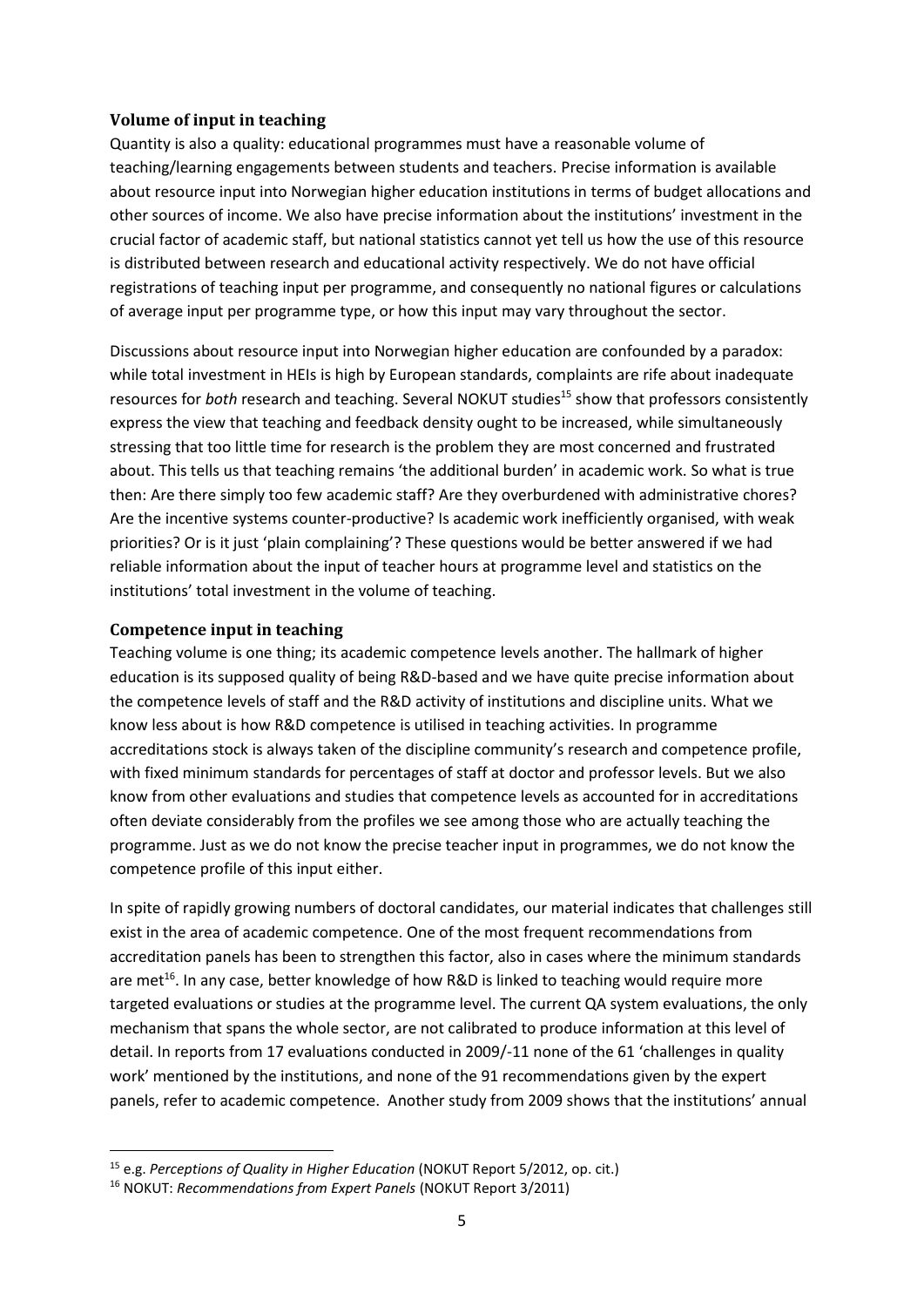internal quality reports largely ignore this aspect too, as no instances were found of quality challenges being connected with academic competence in the 56 reports that were studied.<sup>17</sup>

### **The learning environment**

Physical infrastructure, administrative services and social/academic learning environment are all factors that are quite well covered in NOKUT's system evaluations, as well as in accreditation processes, so the level of information concerning this aspect is therefore reasonably good. The results are also on the whole very positive, which is confirmed by the students' expressions of satisfaction in the National Student Survey. There are very few indications that the learning environment presents barriers of any significance to the quality and effectiveness of studies.

Concerning the availability of ICT infrastructure, it is interesting to note that this is generally well provided for by the institutions, but less utilised by academic staff than what was planned. This also comes through in a study of flexible provision,<sup>18</sup> where it was found that the utilisation of electronic information channels was much lower than the ICT infrastructure would allow, and that instead there was much reliance on ordinary campus teaching, only organised in periodic clusters.

## **Programme quality: Aims and plans; curriculum and cohesion**

Programme quality has a strong 'local' and discipline ownership. Of course, evaluative mechanisms are operative: external QA processes generally show the institutions as having robust procedures for setting up new programmes; in addition there is the normative influence of the Qualifications Framework, national discipline councils, external examiners and informal network contacts, domestic or international. Also, some of the big programmes for professions have national curriculum framework plans, while others must comply with national authorisation requirements.

A programme's curriculum is what first and foremost determines its 'academic level' and this aspect is therefore given much attention in both initial and revising accreditation procedures, with frequent recommendations and many cases of non-recognition. However, NOKUT's battery of mechanisms can only give scattered impressions of status throughout the sector. In the present system, objects of accreditation are few and unrepresentative, while the audits, although they frequently address the quality *assurance* of curricula, with altogether 18 recommendations on this theme in 17 investigated reports<sup>19</sup>, have neither the capacity nor the competence to make informed judgments about the academic quality of individual programmes. The issue of programme quality therefore remains an area with little transparency, where quality is largely 'assumed' as long as the providing community's formal qualifications are in place. Neither NOKUT nor any other agent conducts broader, disciplinewide studies of the content and organisation of educational programmes. Probably, the potentially richest source of information about this aspect would be the programme evaluations that are now frequently conducted by the institutions themselves, if these could only become more openly available for external analysis.

Results from other qualitative studies that add information to this picture can only have status of hypotheses, as most of them were conducted on a small scale.<sup>20</sup> We have indications that many programmes, particularly in the humanities and social sciences, have weaknesses in thematic

1

<sup>17</sup> NOKUT: *On Reporting Quality* (NOKUT Report 3/2009)

<sup>18</sup> NOKUT: *Quality Challenges in Flexible Professional Education* (NOKUT Report 3/2013)

<sup>19</sup> *The 17 first audits in NOKUT's second cycle, 2009 – 11* (Unpublished NOKUT report)

<sup>20</sup> In particular *Perceptions of Quality* (op. cit.)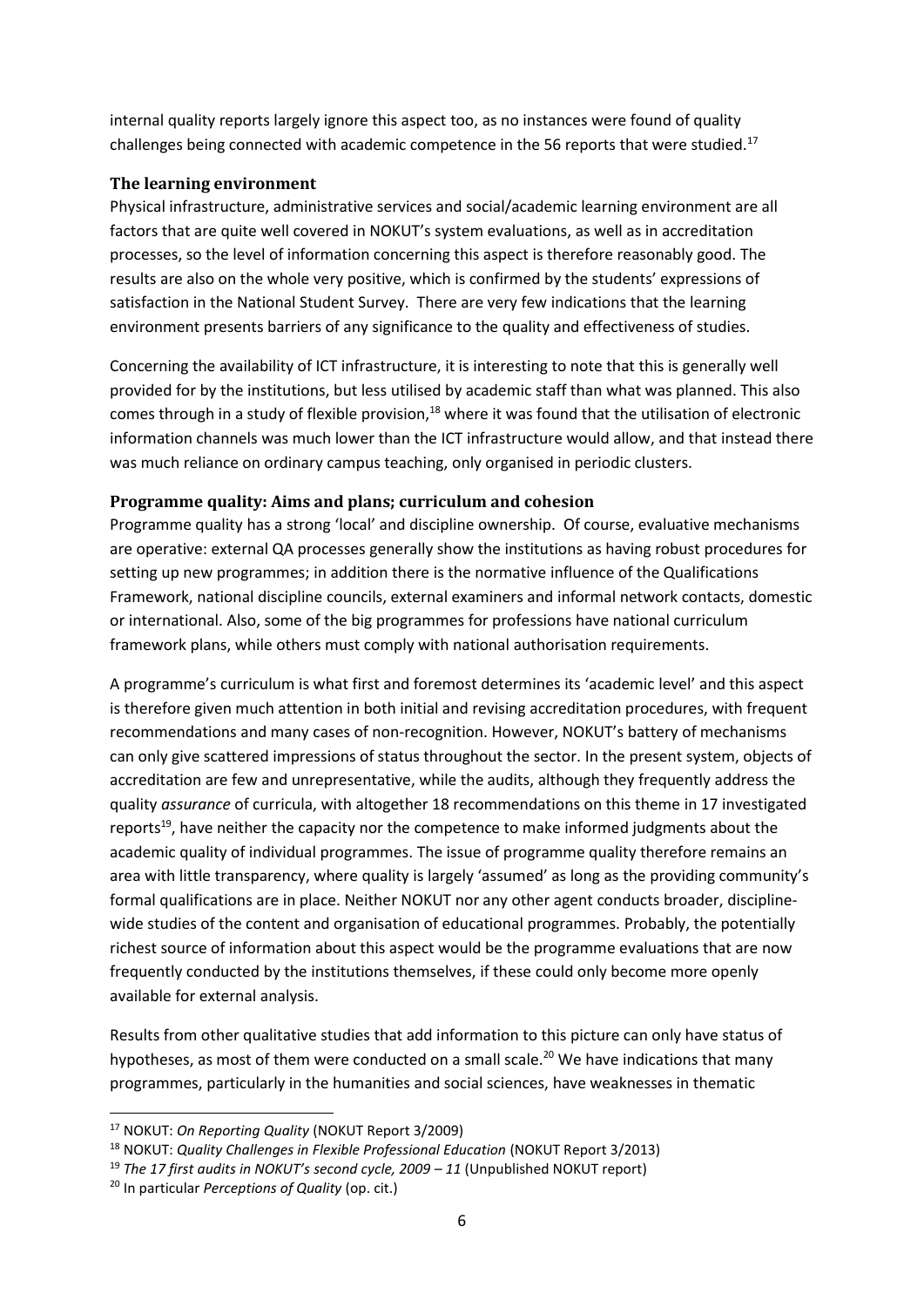coherence and 'total design', but we also learn from surveys that students and teachers are generally satisfied with the content and level of programmes.

Relevance may be regarded as a sub-category of programme quality. The aspect is given increased attention today, following expectations from employers that occupational relevance should be further enhanced. Anyway, more and more institutions now operate their own candidate surveys, adding information to NIFU's national surveys that have been conducted regularly since 1972. We therefore have fairly detailed knowledge of the relationship between educational programmes and career patterns. But relevance is in any case no simple dimension and cannot be reduced to the needs of industry at a certain point in time.

An interesting aspect of programme quality is the attention paid to generic skills and competences, as recently set out in the Qualification Frameworks. It is of course too early to assess how well these aspects are now integrated in HE programmes, but the recently published study of results from the close monitoring of MA programmes in the field of humanities shows that only 5 out 60 programmes had yet managed to develop satisfactory learning outcome descriptions<sup>21</sup>.

## **Process quality: Teaching and learning processes, counselling and student feedback**

The recent shift of attention from input factors to learning outcomes would logically imply that quality assessments and assurance took a didactic turn, focusing more on learning efficiency and the teaching/learning situation than what has hitherto been usual. Aspects of process quality are often discussed in research articles, where information, theories and points of view are presented, analysed and criticised<sup>22</sup>. Typically, this literature is more theoretical than specific and presents a fragmented and complex picture. Like programme quality, or perhaps to an even greater extent, this aspect still belongs to a multitude of different, half-'privatised' teaching and learning situations,<sup>23</sup> which restricts the view from outside and of course also makes wider analysis problematic. The impression is that it is difficult to monitor even for the institutions themselves. Nor are there any agreed standards that can act as reference for graded assessments, let alone absolute requirements concerning the teaching staff's didactic competence.

For these reasons, process quality receives little illumination through external quality assurance processes, or indeed through any other evaluative studies. In revisions of accreditation and in programme evaluations, where a close-up view of the individual programme is provided, expert panels tread carefully around questions of process quality, with very few exceptions. Obviously, we are lacking the means, the methods and the motivation to approach this important aspect of quality. As meta-evaluations, the audits have to rely on documented evidence from the institutions' internal QA systems and although relevant information may well exist deep down in these systems, mainly provided by the students' course evaluations, it seems largely to remain unprocessed and unanalysed by the institutions. NOKUT's study in 2009 of 56 annual 'quality reports' from institutions, which are basic documentation in the audits, showed no references at all to

**.** 

<sup>21</sup> [www.nokut.no/publications](http://www.nokut.no/publications)

<sup>22</sup> Several national journals, e.g. *UNIPED*, published by the Norwegian Association of Higher Education Institutions, have educational quality as their main target area.

<sup>&</sup>lt;sup>23</sup> Aamodt & al. (op. cit.): 'Teaching is to a large extent seen as a private matter.( …….) programme leaders give little direction and feedback …(and) the academic employees express that the (internal) quality assurance systems give little contribution to quality'.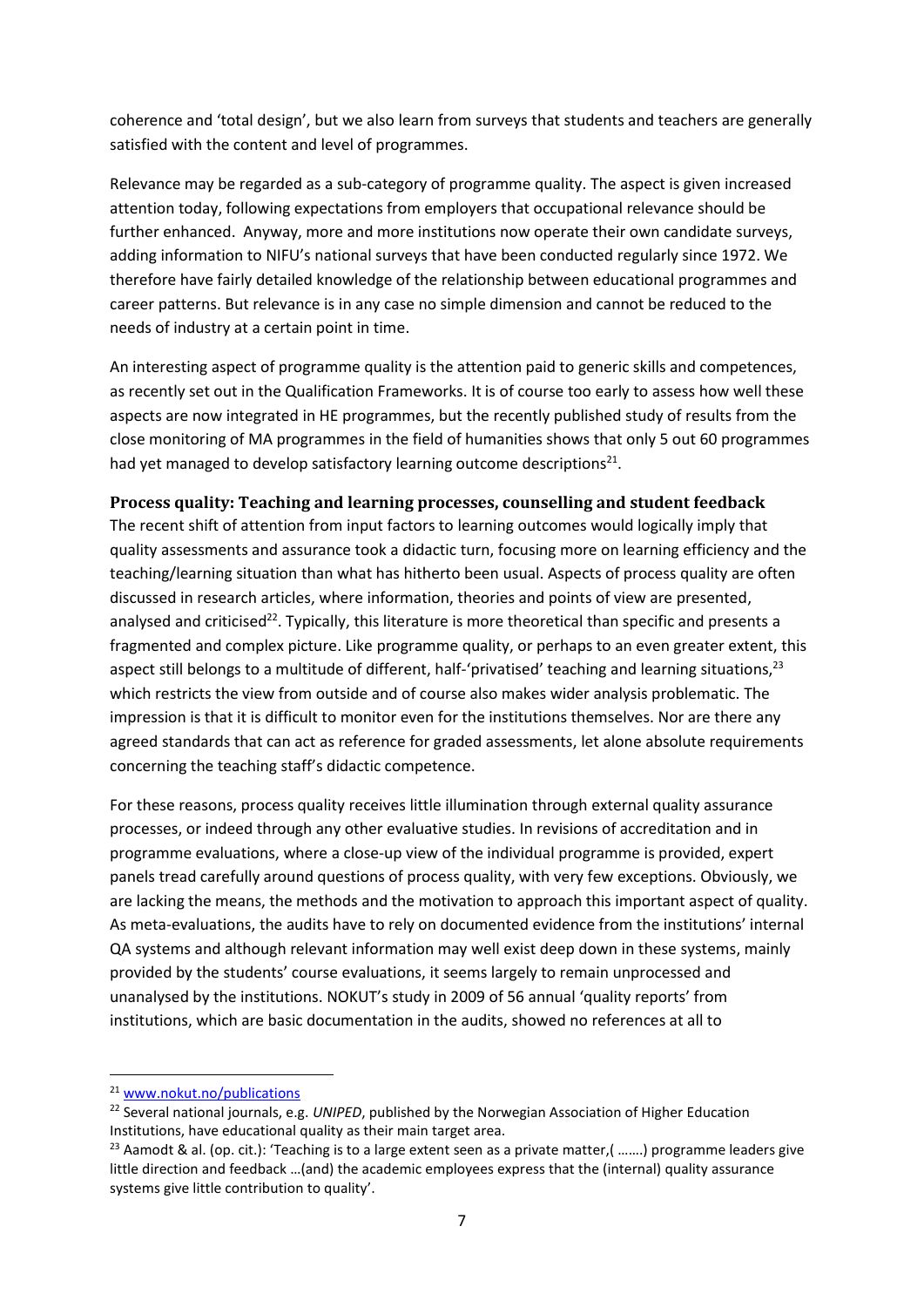teaching/learning processes, and no instances of differentiation between stronger/weaker provision or disciplines.<sup>24</sup>

Certain indications are given by other sources, e.g. surveys/interviews among teachers and students. These show the two groups as having somewhat diverging perceptions of teaching quality, with the students expressing most dissatisfaction with feedback from teachers. On the whole, however, there seems to be little inclination for institutions, teachers or students to problematise process quality in broader and more general terms, with institutional involvement only in rare cases of serious student complaints. By and large, surveys show teachers and students basically in positive agreement about the use of (mainly traditional!) teaching and learning methods and process quality seems to be accepted for what it is, by teachers and students alike. In terms of making distinctions, much is then left to anecdote, rumour and reputation.

#### **Outcome quality**

**.** 

The usual way of assessing 'outcome' on a large scale is to process collectively, for single programmes or larger groups, the formal results that students achieve individually. Outcome may then be expressed for instance in terms of grade profiles, dropout percentages, failure percentages, average completion time or credit production. For all these *formal* results we have solid statistics. But there is some distance to bridge from 'results' to 'quality of outcome'. For one thing, formal results are hardly exact measurements of the students' learning outcomes. Important aspects are likely to be left out of the assessments and we know from several studies that there may be little consistency in the use of the grading scale. In NOKUT's evaluation of teacher education, for instance, a neutral re-assessment in four different subjects at a number of institutions showed systematic differences in grading practice between *both* subjects and institutions<sup>25</sup>. These findings have recently been confirmed in another study conducted for the Ministry by the Centre for Economic Research at NTNU.<sup>26</sup> And anyway, learning outcome – 'formal' or 'real' – cannot be seen as just a reflection of programme quality. A student group's learning and results are also influenced by the composition of the group in terms of individual talent, motivation and previous learning.

In spite of these limitations, formal results will always be a strong indicator of quality, in addition to serving as an important dimension for judging an institution's achievement of its targets. For this factor Norway, like most other countries, has precise and detailed information in its National Database for Statistics on Higher Education, also further arranged at single programme level in the NOKUT Portal<sup>27</sup>. Handled with care, these data can be of use in comparisons of quality between individual programmes in a given discipline. When applied across discipline – or of course national – borders, however, results in the form of grade profiles become rather useless under the combined influence of cultural differences and the Gaussian curve of distribution. Other result parameters, like average completion time and annual credit production, yield more 'absolute' information and low efficiency has in fact caused worries in Norway in recent years. But the connection between productivity and educational quality is far from obvious, either. Weak results may even indicate that standards have in fact been upheld while the average intake quality has fallen. We also know that

<sup>24</sup> NOKUT: *On Reporting Quality* (NOKUT Report 3/2009). Admittedly, the situation may have changed in the four years since the study was made, but random checks in recent reports confirm these findings.

<sup>&</sup>lt;sup>25</sup> NOKUT: *Evaluation of General Teacher Education in Norway 2006; Main Report, pp. 31 – 37 (Oslo, 2006)* <sup>26</sup> [www.regjeringen.no/kd/aktuelle-analyser](http://www.regjeringen.no/kd/aktuelle-analyser)

<sup>27</sup> <http://www.nokut.no/no/Fakta/Databaser-og-oversikter/NOKUT-portalen/>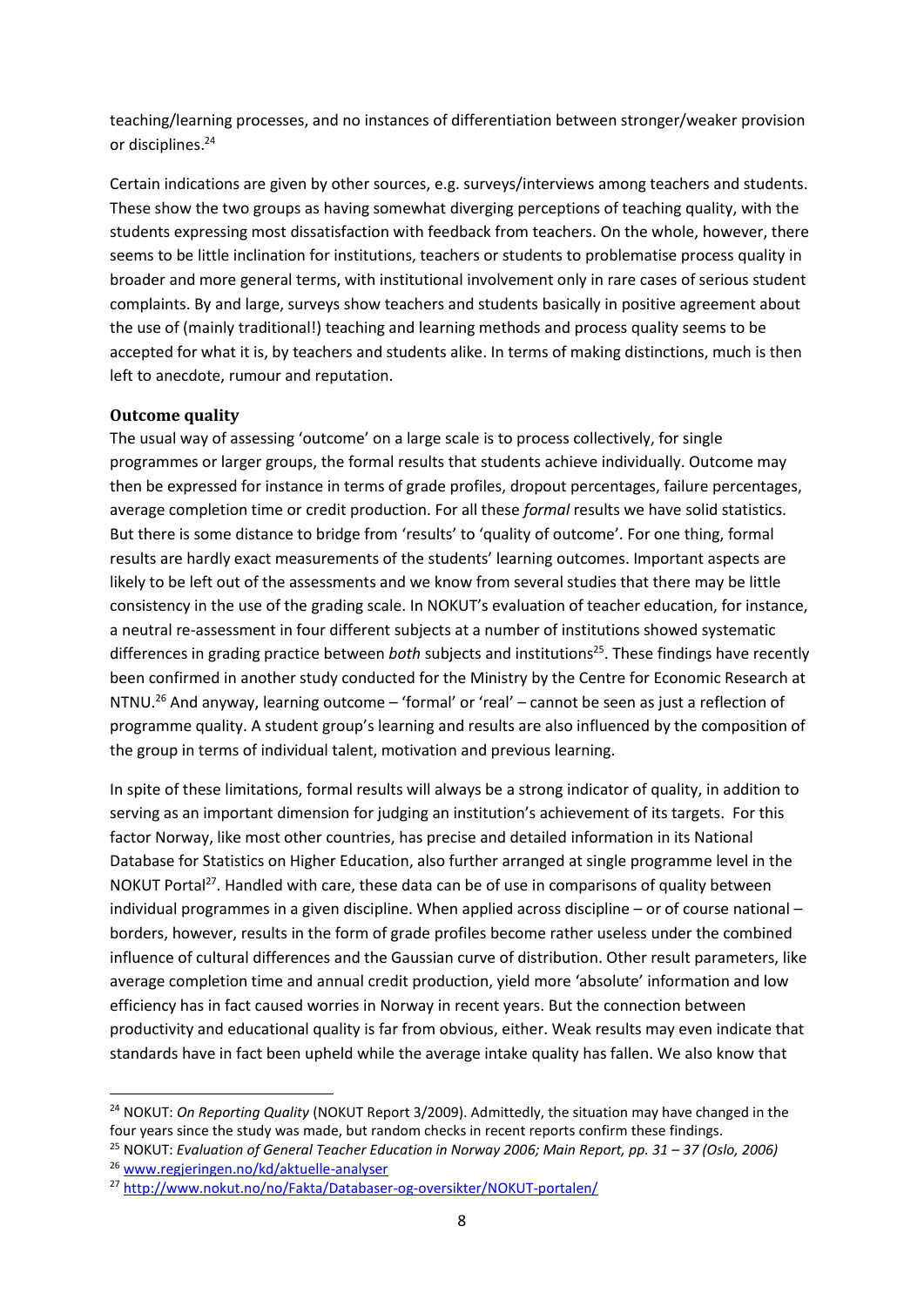many students plan their lives and studies differently today than what was formerly the case, with parallel sequences of work and study that give an *intended* effect of lower efficiency. On the whole, the result-quality relationship is fraught with problems and formal results can tell us next to nothing about the level and quality of Norwegian higher education as compared with other countries.

# **Concluding reflections**

To sum up: When sector-wide assessments of quality in Norwegian higher education are attempted, documented information from over a decade of external quality assurance turns out to have limited value. Nor do we have other national or international studies that address the topic in depth and breadth, so by and large, the picture we get is based on registered input and performance data, with the indirect, 'outward' and production-oriented approach to educational quality that this entails. The data tell us little about the general academic level, the quality of the students' learning processes, or what is good and less good in comparison with higher education in other countries. Other studies that we have are too 'thin' and scattered to enable us to build comprehensive and nuanced quality images of the sector from them. Is the situation similar in many other countries as well?

If this description is accepted as realistic and representative, how should we relate to it? It may seem disappointing that the considerable resources that go into 'quality monitoring' can tell us so little about quality in a graded or 'extendable' sense. After all, when politicians and sector representatives discuss the issue it is quality in this sense they have in mind, making claims about quality – positive or negative – that are hardly borne out by evidence. Maybe we simply have to admit that the quality of teaching and learning is too diverse, too complicated and too evasive to lend itself to sector-wide (let alone international) comparative analysis without forbidding costs (e.g. like AHELO). Is it then suitable task for quality assurance? In fact, a possible conclusion might be to *roll back* external quality assurance, making it focus narrowly on its gate-keeping role, while the tasks of recording and understanding quality in a deeper sense are best left to performance indicators, to research and to the institutions' own designs. This might find support among those who argue that external quality assurance is mainly a ritual burden, with conspicuous lack of enthusiasm shown by large sections of the academic community, with weak *evidence* of enhancement impact, and without having developed its 'state of the art' noticeably since the early beginnings. (Admittedly, the recent movement towards risk-based quality assurance does represent a methodological innovation, while at the same time underlining the search for simpler, more economical, more indicator-based approaches.)

However, the aims of the Bologna process, echoed by agencies, ministries and institutional leaders, signal ambitions that go further than this. All talk about quality work, quality culture and continuous improvement implies that we ought to have deep knowledge about quality, not least as a basis for improvement efforts. Is it at all feasible? How can external quality assurance really contribute? The experience from Norway indicates that audit-like methods, for instance, cannot produce the kind of assessments that we are looking for here. While audit may do *its* (quality *assurance*) job satisfactorily, other approaches must come to assistance if the object is to assess quality in any depth across a whole national sector, seriously taking in the aspects of academic level, didactic quality and learning outcome. This is probably best done when divided up into manageable entities through some kind of *thematic evaluations*, where status and variation of quality in *single aspects* are assessed, one by one, in reasonably large samples of programmes across the sector. This will give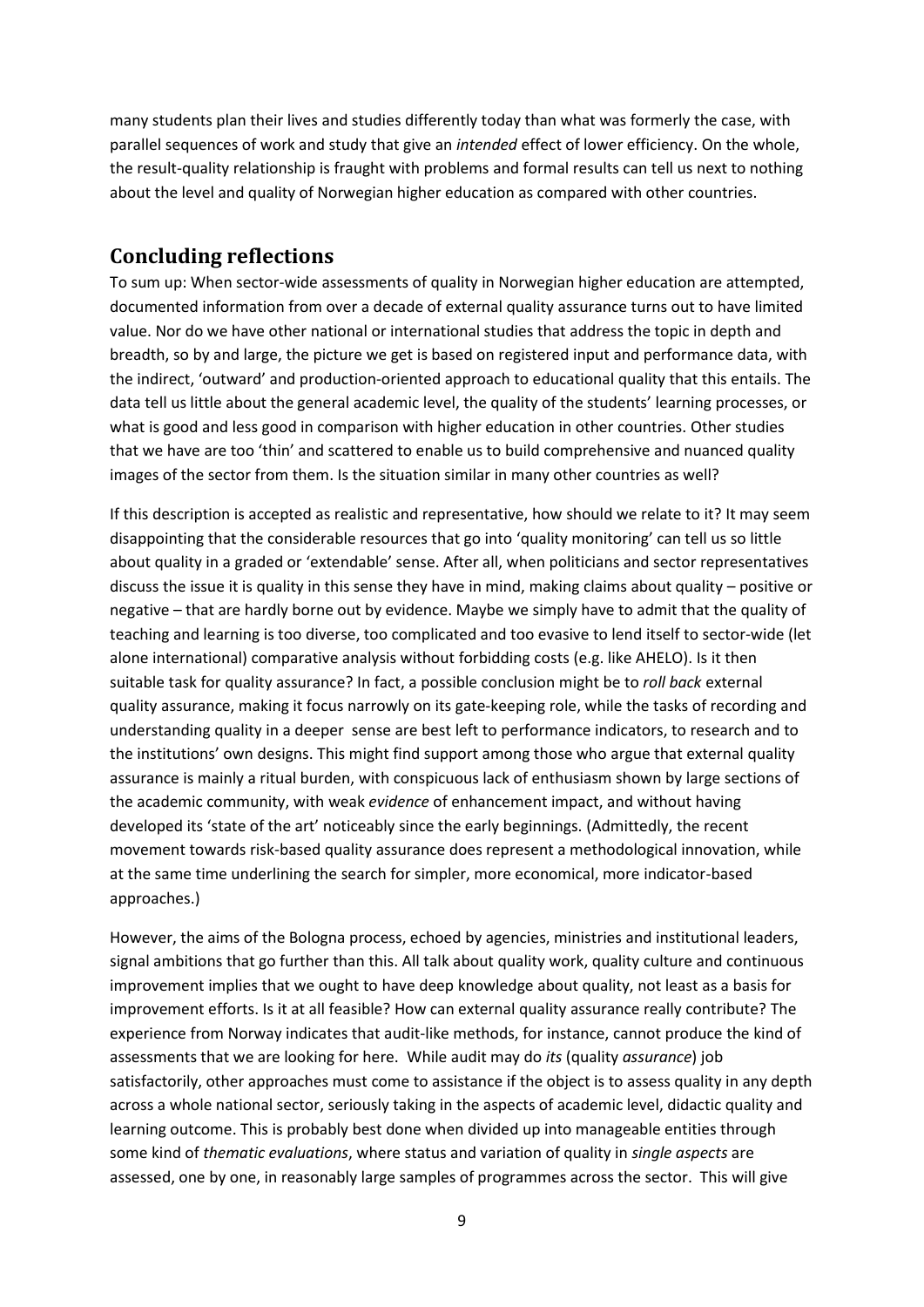focused assessments, with opportunities also for addressing academic and process quality in some depth. Quality is more easily identified in its various aspects than in a 'round' sense, and it is the single aspects that you address in order to make improvements.

Still, this will not help us find out if, or to what extent, our national higher education has 'high international quality'. The only way to make international comparisons is to apply international reference! So just like there is now an increased tendency to provide cross-border joint programmes we also notice beginning efforts to internationalise quality assurance and evaluations. This is a tendency that should be enforced, both through joint evaluation projects and through wider use foreign experts, in thematic-type evaluations and regular quality assurance processes alike.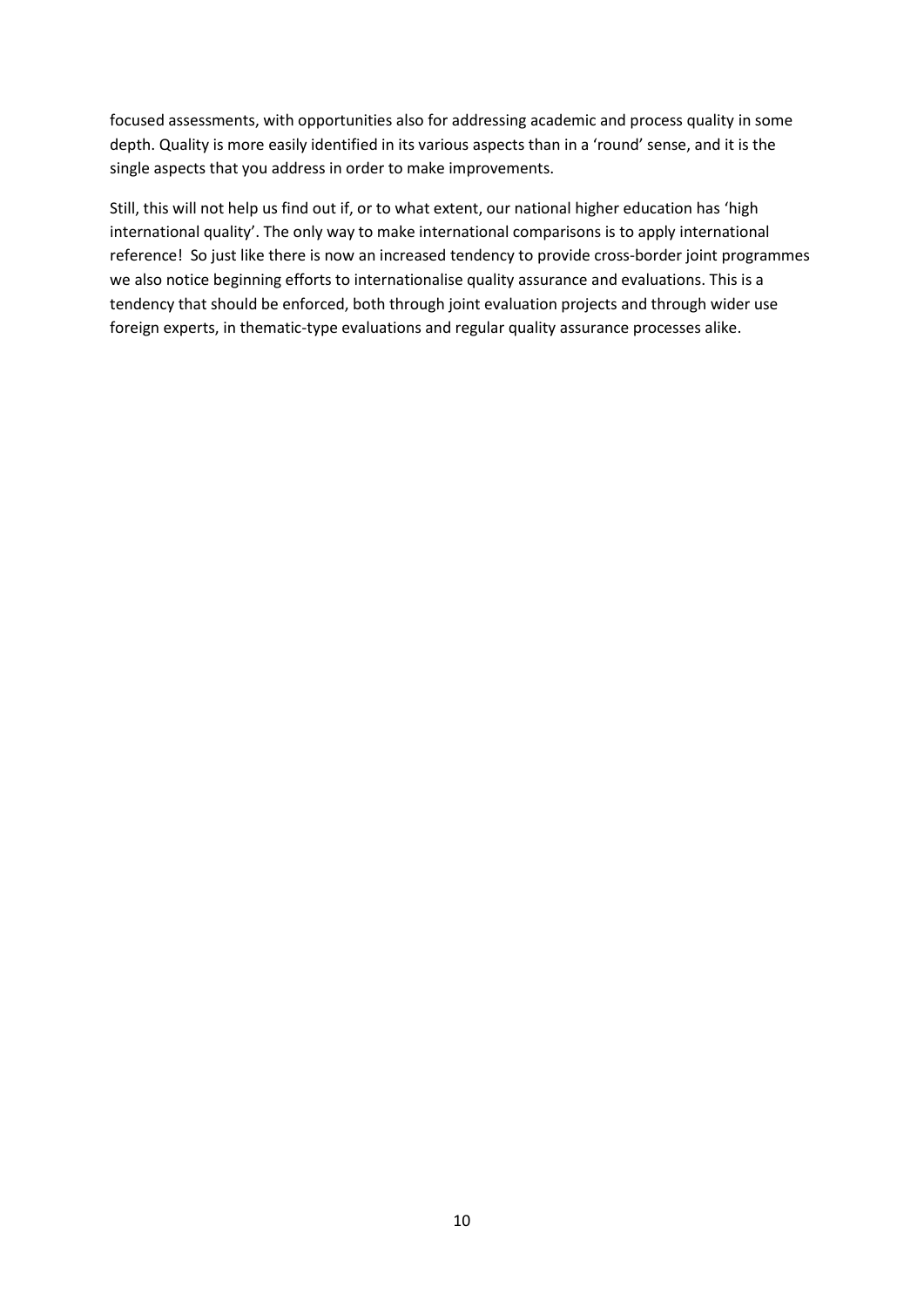# *References*

A list of references for this paper could be 'indefinitely long', as the very discussion concerns all sorts of sources, including a very large number of NOKUT's quality assurance, evaluation and analysis reports. For all NOKUT and national database sources a portal reference is:

 NOKUT: [www.nokut.no/NOKUTs](http://www.nokut.no/NOKUTs) publikasjoner (Individual references are given in notes to the text.)

The most important external references are:

- OECD: [www.oecd.org/edu](http://www.oecd.org/edu)
	- o AHELO: *Assessment of Higher Education Learning Outcomes; Feasibility Study Report*  (2013)
	- o *Education at a Glance 2013: OECD Indicators*
	- o *Country Background Report for Norway; Thematic Review of Tertiary Education*  (2005)
- Norwegian Ministry of Education and Research: [www.regjeringen.no/kd](http://www.regjeringen.no/kd)
	- o *Status Report on the Quality Reform*, 2007
	- o *Status Report on Higher Education 2013*
	- o *Evidence on Dropout Phenomena at Universities (2013)*
	- o *Aktuelle analyser: 'Stor variasjon i karaktersetting'* ('Big variations in the use of the grading scale'), 2013
	- NIFU (The Nordic Institute for Studies in Innovation, Research and Education): [www.nifu.no](http://www.nifu.no/)
		- o Gornitzka, Å: *The Quality of Norwegian Higher Education in an international Perspective,* (NIFU Report Series 25/2003)
		- o Aamodt, P.O., Wiers-Jensen, J., Stensaker, B.: *Kvalitetskriterier i høyere utdanning: Bakgrunnsnotat for etablering av norsk informasjonsportal* ('Quality Criteria in Higher Education: Background Paper for the Launch of a Norwegian Information Portal') (NIFU Report Series 12/2012)
		- o Arnesen, C. K., Støren, L. A., Wiers-Jenssen, J., *Arbeidsmarkedsituasjon og tilfredshet med utdanningen blant ulike grupper av nyutdannede* ('Employment situation and satisfaction with own education among different groups of fresh candidates') (NIFU Report Series 39/2012)
		- o Aamodt, P. O., Hovdhaugen, E., Prøitz, T.S.: *Quality in Higher Education: some Empirical Examples; Results from a Survey among academic employees* (NIFU Report Series 6/2014)
- Aamodt, P. O. og Hovdhaugen, E.: *Kvalitetsreformen har ikke effekt på studiefrafall* ('The Quality Reform has no effect on Drop-out Rates') (Forskningspolitikk, 2011, Oslo)
- UHR (Norwegian Association of Universities and University Colleges): [www.uhr.no](http://www.uhr.no/)
	- o Allern, M. & al.: *Universitets- og høgskolepedagogisk kompetanse* ('Pedagogical Competence for the Higher Education Sector'), 2012
	- o UHR: *Forslag til nasjonale retningslinjer for universitets- og høgskolepedagogisk basiskompetanse* ('Proposal for National Guidelines Concerning Basic Pedagogical Competence for Higher Education')
- SIU (Norwegian Centre for International Cooperation in Education): [www.siu.no](http://www.siu.no/)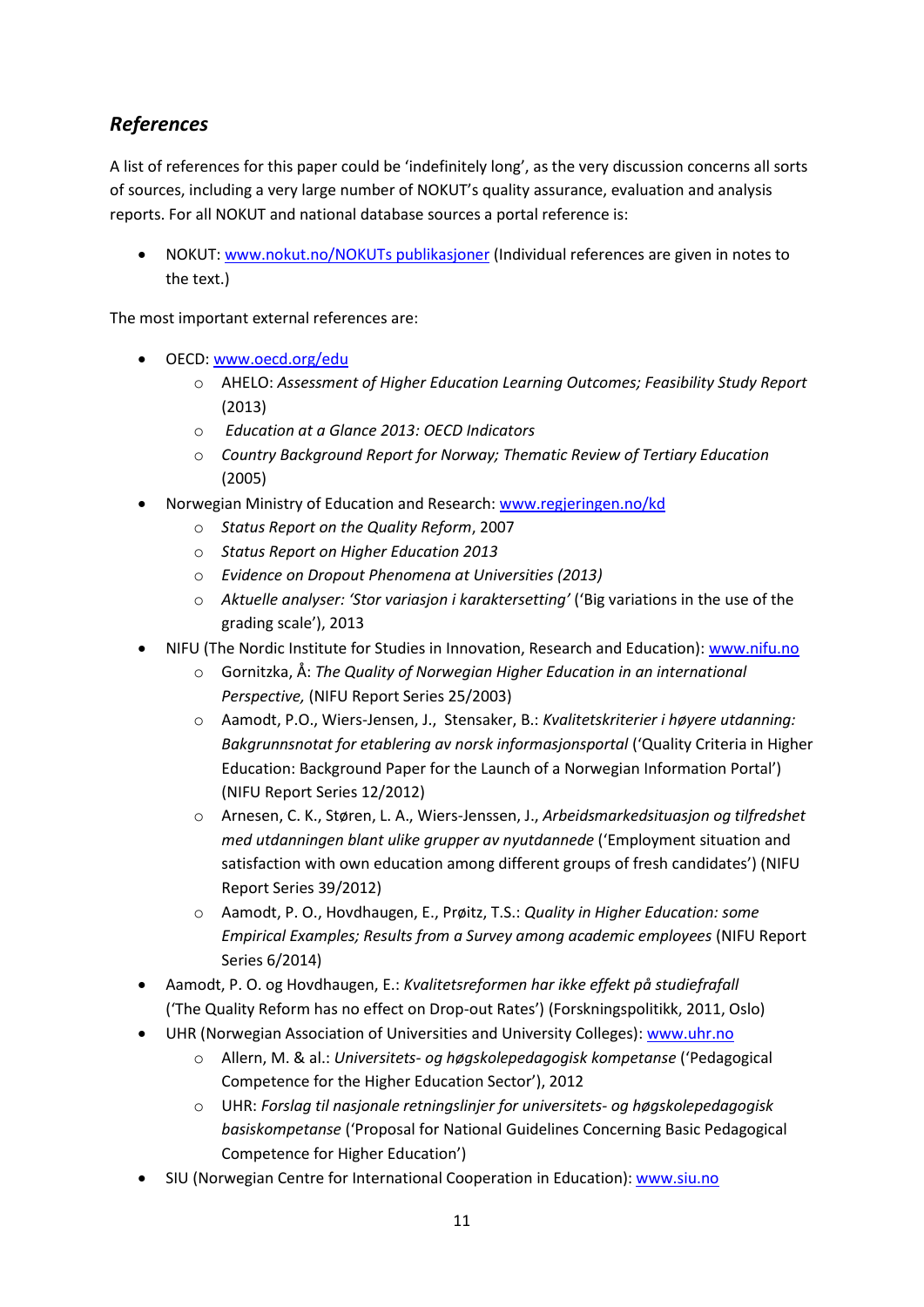- o *Internationalisation in Norwegian Universities and University Colleges* (SIU-Report 2/2013)
- o *International Profile? Internationalisation Strategies in Norwegian Universities and University Colleges* (SIU-Report 3/2013)
- Mjøen, J. and Tjelta, M.: *Bruker høgskoler karakterskalaen ulikt* ('Is the grade scale applied inconsistently by colleges?'), Økonomisk Forum 6/2005
- AFI ((Norwegian) Work Research Institute): *Undersøkelse om tidsbruk blant vitenskapelig tilsatte I universitets- og høyskolesektoren* ('Use of time among academic staff in universities and university colleges'), Oslo, 2012